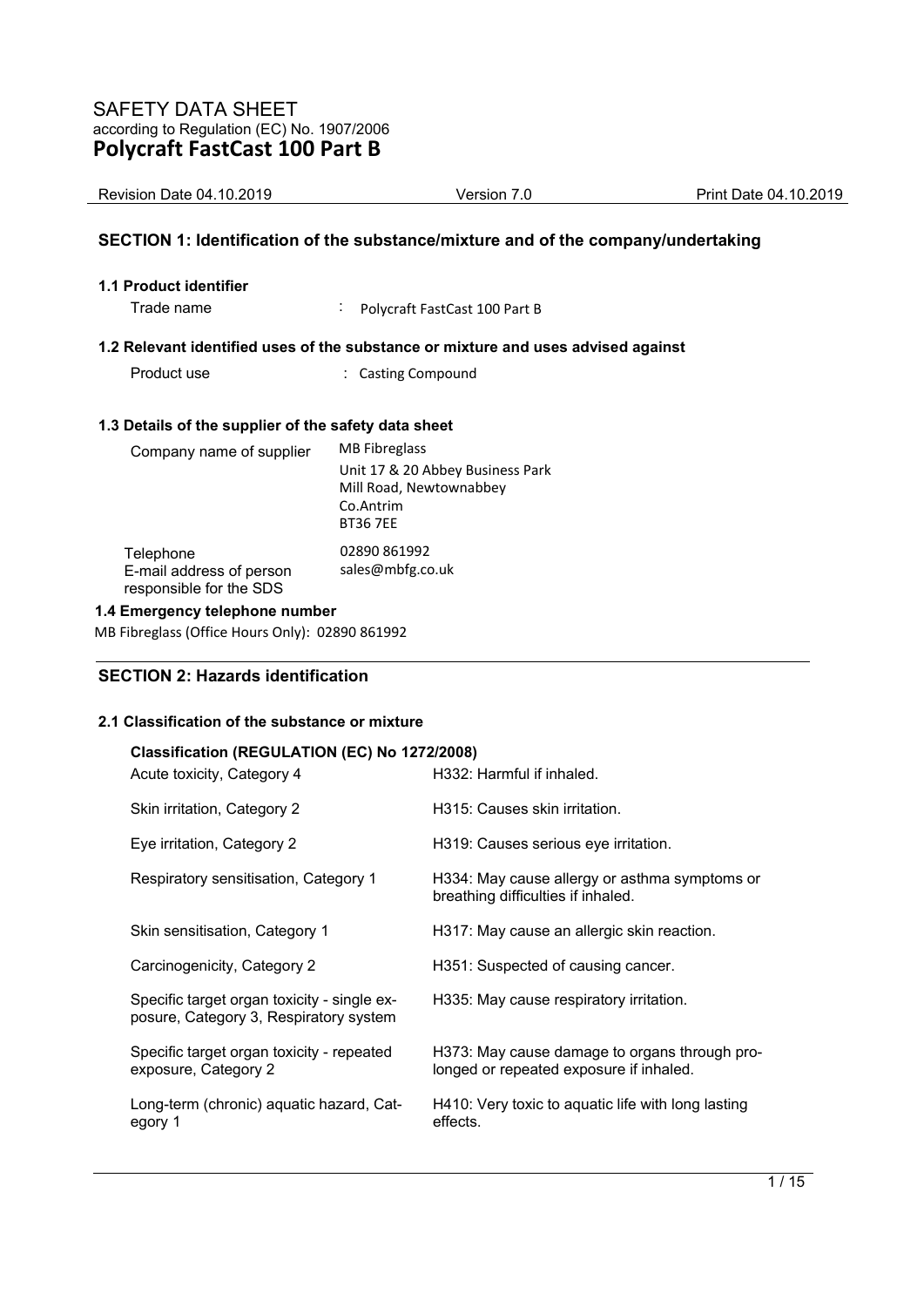| <b>Revision Date 04.10.2019</b>          | Version 7.0   | Print Date 04.10.2019 |
|------------------------------------------|---------------|-----------------------|
| 2.2 Label elements                       |               |                       |
| Labelling (REGULATION (EC) No 1272/2008) |               |                       |
| Hazard pictograms                        | $\mathcal{X}$ |                       |

| Signal word              | Danger                                                                           |                                                                                                                                                                                                                                                                                                                                                                                                                                  |
|--------------------------|----------------------------------------------------------------------------------|----------------------------------------------------------------------------------------------------------------------------------------------------------------------------------------------------------------------------------------------------------------------------------------------------------------------------------------------------------------------------------------------------------------------------------|
| <b>Hazard statements</b> | H315<br>H317<br>H319<br>H332<br>H334<br>H <sub>335</sub><br>H351<br>H373<br>H410 | Causes skin irritation.<br>May cause an allergic skin reaction.<br>Causes serious eye irritation.<br>Harmful if inhaled.<br>May cause allergy or asthma symptoms or<br>breathing difficulties if inhaled.<br>May cause respiratory irritation.<br>Suspected of causing cancer.<br>May cause damage to organs through pro-<br>longed or repeated exposure if inhaled.<br>Very toxic to aquatic life with long lasting<br>effects. |
| Precautionary statements | <b>Prevention:</b><br>P <sub>260</sub><br>P273<br>P280                           | Do not breathe dust/ fume/ gas/ mist/ va-<br>pours/spray.<br>Avoid release to the environment.<br>Wear protective gloves/ protective clothing/<br>eye protection/ face protection.                                                                                                                                                                                                                                               |
|                          | <b>Response:</b><br>$P308 + P313$<br>P391                                        | P304 + P340 + P312 IF INHALED: Remove person to fresh<br>air and keep comfortable for breathing. Call a<br>POISON CENTER/doctor if you feel unwell.<br>IF exposed or concerned: Get medical ad-<br>vice/ attention.<br>Collect spillage.                                                                                                                                                                                         |

Hazardous components which must be listed on the label:

• Diphenylmethanediisocyanate, isomeres and homologues

## **2.3 Other hazards**

This substance/mixture contains no components considered to be either persistent, bioaccumulative and toxic (PBT), or very persistent and very bioaccumulative (vPvB) at levels of 0.1% or higher.

## **SECTION 3: Composition/information on ingredients**

#### **3.2 Mixtures**

#### **Components**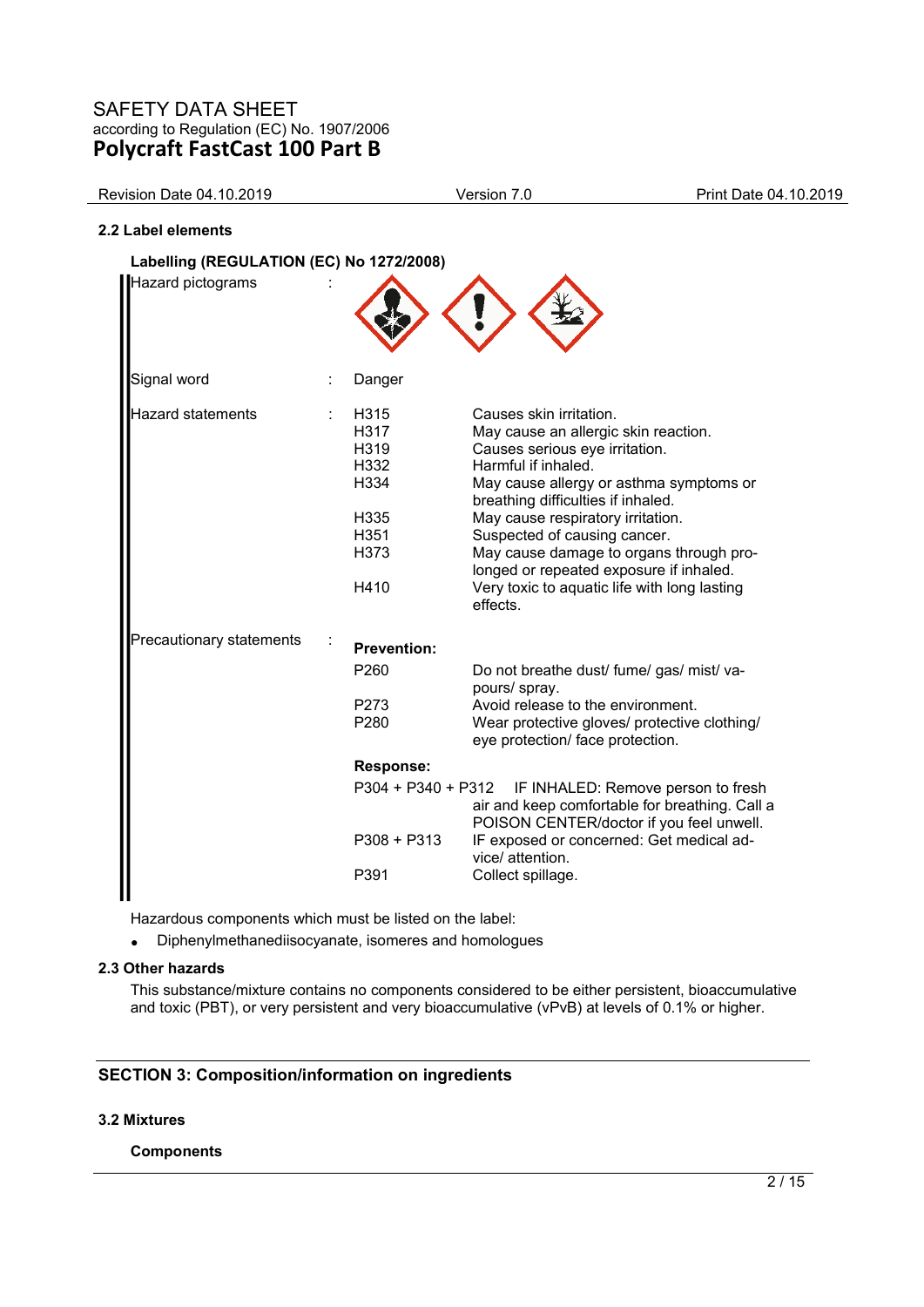| Revision Date 04.10.2019                                | Version 7.0                                                 |                                                                                                                                                                                   | Print Date 04.10.2019    |
|---------------------------------------------------------|-------------------------------------------------------------|-----------------------------------------------------------------------------------------------------------------------------------------------------------------------------------|--------------------------|
| Chemical name                                           | CAS-No.<br>$FC-No$<br>Registration number                   | Classification                                                                                                                                                                    | Concentration<br>(% w/w) |
| Diphenylmethanediisocyanate,<br>isomeres and homologues | 9016-87-9<br>Not Assigned                                   | Acute Tox. 4; H332<br>Skin Irrit. 2; H315<br>Eye Irrit. 2; H319<br>Resp. Sens. 1; H334<br>Skin Sens. 1; H317<br>Carc. 2; H351<br><b>STOT SE 3; H335</b><br><b>STOT RE 2; H373</b> | $>= 60 - 580$            |
| bis(isopropyl)naphthalene                               | 38640-62-9<br>254-052-6<br>01-2119565150-48-<br><b>XXXX</b> | Asp. Tox. 1; H304<br>Aquatic Chronic 1;<br>H410                                                                                                                                   | $>= 25 - 40$             |

## **SECTION 4: First aid measures**

## **4.1 Description of first aid measures**

|                                                                                 | ົ                                                                                                                                                                                                                                     |
|---------------------------------------------------------------------------------|---------------------------------------------------------------------------------------------------------------------------------------------------------------------------------------------------------------------------------------|
| Symptoms                                                                        | Asthmatic appearance<br>Cough<br>Respiratory disorder<br>Allergic reactions<br>Excessive lachrymation<br>Erythema<br>Headache<br><b>Dermatitis</b><br>See Section 11 for more detailed information on health effects<br>and symptoms. |
| If swallowed<br>4.2 Most important symptoms and effects, both acute and delayed | Do not induce vomiting without medical advice.<br>Rinse mouth with water.<br>Do not give milk or alcoholic beverages.<br>Never give anything by mouth to an unconscious person.                                                       |
| In case of eye contact                                                          | Immediately flush eye(s) with plenty of water.<br>Remove contact lenses.<br>Keep eye wide open while rinsing.<br>If eye irritation persists, consult a specialist.                                                                    |
| In case of skin contact                                                         | Take off contaminated clothing and shoes immediately.<br>Wash off with soap and plenty of water.<br>If symptoms persist, call a physician.                                                                                            |
| If inhaled                                                                      | Move to fresh air.<br>Consult a physician after significant exposure.                                                                                                                                                                 |
| General advice                                                                  | Move out of dangerous area.<br>Consult a physician.<br>Show this safety data sheet to the doctor in attendance.                                                                                                                       |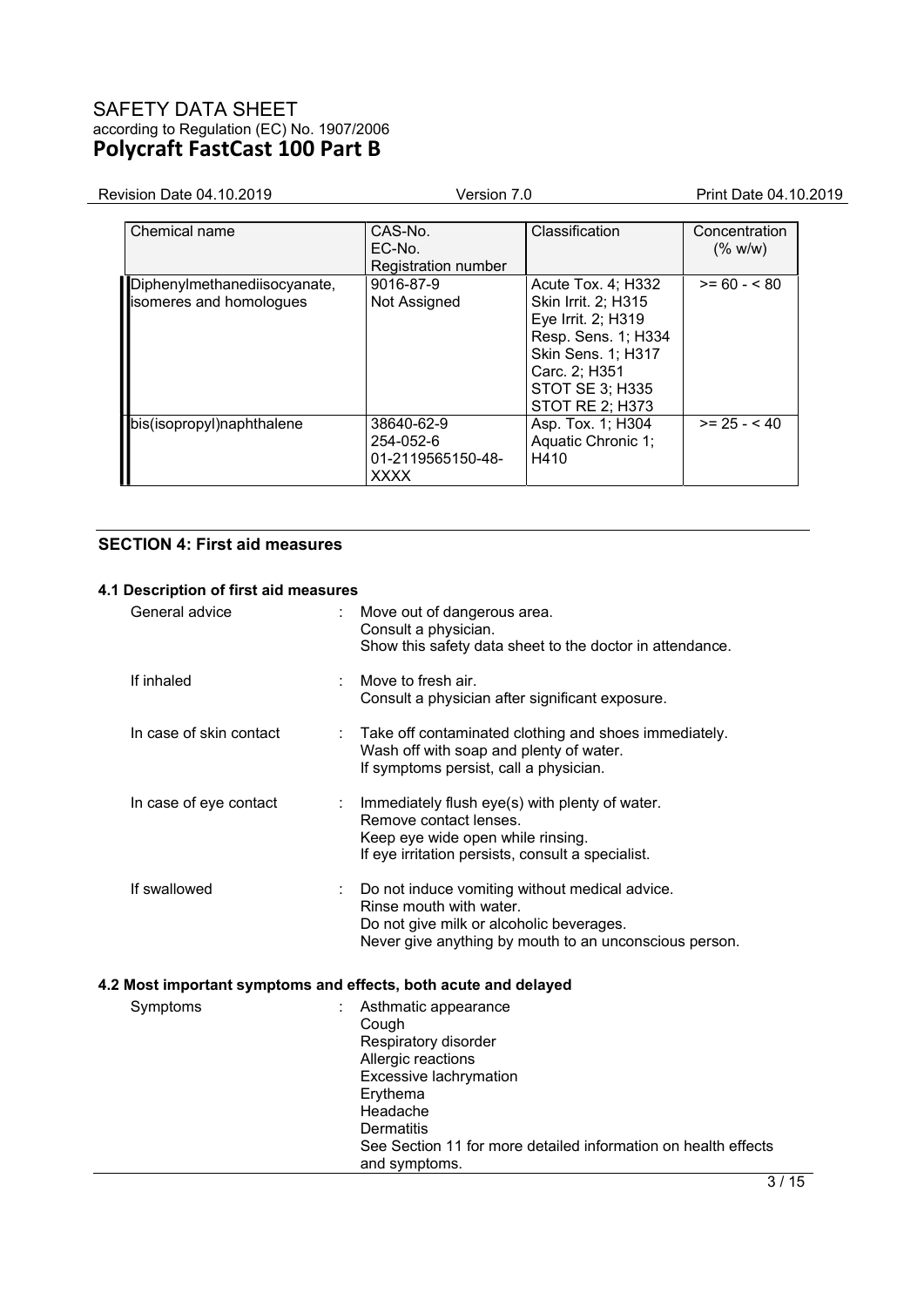| Revision Date 04.10.2019                                                 | Version 7.0                                                                                                                                                                                                                                                                                                                                                          | Print Date 04.10.2019 |
|--------------------------------------------------------------------------|----------------------------------------------------------------------------------------------------------------------------------------------------------------------------------------------------------------------------------------------------------------------------------------------------------------------------------------------------------------------|-----------------------|
| <b>Risks</b>                                                             | irritant effects<br>sensitising effects                                                                                                                                                                                                                                                                                                                              |                       |
|                                                                          | Causes skin irritation.<br>May cause an allergic skin reaction.<br>Causes serious eye irritation.<br>Harmful if inhaled.<br>May cause allergy or asthma symptoms or breathing difficul-<br>ties if inhaled.<br>May cause respiratory irritation.<br>Suspected of causing cancer.<br>May cause damage to organs through prolonged or repeated<br>exposure if inhaled. |                       |
|                                                                          | 4.3 Indication of any immediate medical attention and special treatment needed                                                                                                                                                                                                                                                                                       |                       |
| Treatment                                                                | Treat symptomatically.                                                                                                                                                                                                                                                                                                                                               |                       |
| <b>SECTION 5: Firefighting measures</b>                                  |                                                                                                                                                                                                                                                                                                                                                                      |                       |
| 5.1 Extinguishing media                                                  |                                                                                                                                                                                                                                                                                                                                                                      |                       |
| Suitable extinguishing media :                                           | In case of fire, use water/water spray/water jet/carbon diox-<br>ide/sand/foam/alcohol resistant foam/chemical powder for<br>extinction.                                                                                                                                                                                                                             |                       |
| 5.2 Special hazards arising from the substance or mixture                |                                                                                                                                                                                                                                                                                                                                                                      |                       |
| Specific hazards during fire-<br>$\mathcal{L}^{\mathcal{L}}$<br>fighting | Do not allow run-off from fire fighting to enter drains or water<br>courses.                                                                                                                                                                                                                                                                                         |                       |
| ucts                                                                     | Hazardous combustion prod- : No hazardous combustion products are known                                                                                                                                                                                                                                                                                              |                       |
| 5.3 Advice for firefighters                                              |                                                                                                                                                                                                                                                                                                                                                                      |                       |
| for firefighters                                                         | Special protective equipment : In the event of fire, wear self-contained breathing apparatus.                                                                                                                                                                                                                                                                        |                       |
| Further information                                                      | Collect contaminated fire extinguishing water separately. This<br>must not be discharged into drains.<br>Fire residues and contaminated fire extinguishing water must<br>be disposed of in accordance with local regulations.                                                                                                                                        |                       |
| <b>SECTION 6: Accidental release measures</b>                            |                                                                                                                                                                                                                                                                                                                                                                      |                       |

|                      | 6.1 Personal precautions, protective equipment and emergency procedures     |
|----------------------|-----------------------------------------------------------------------------|
| Personal precautions | : Use personal protective equipment.<br>Deny access to unprotected persons. |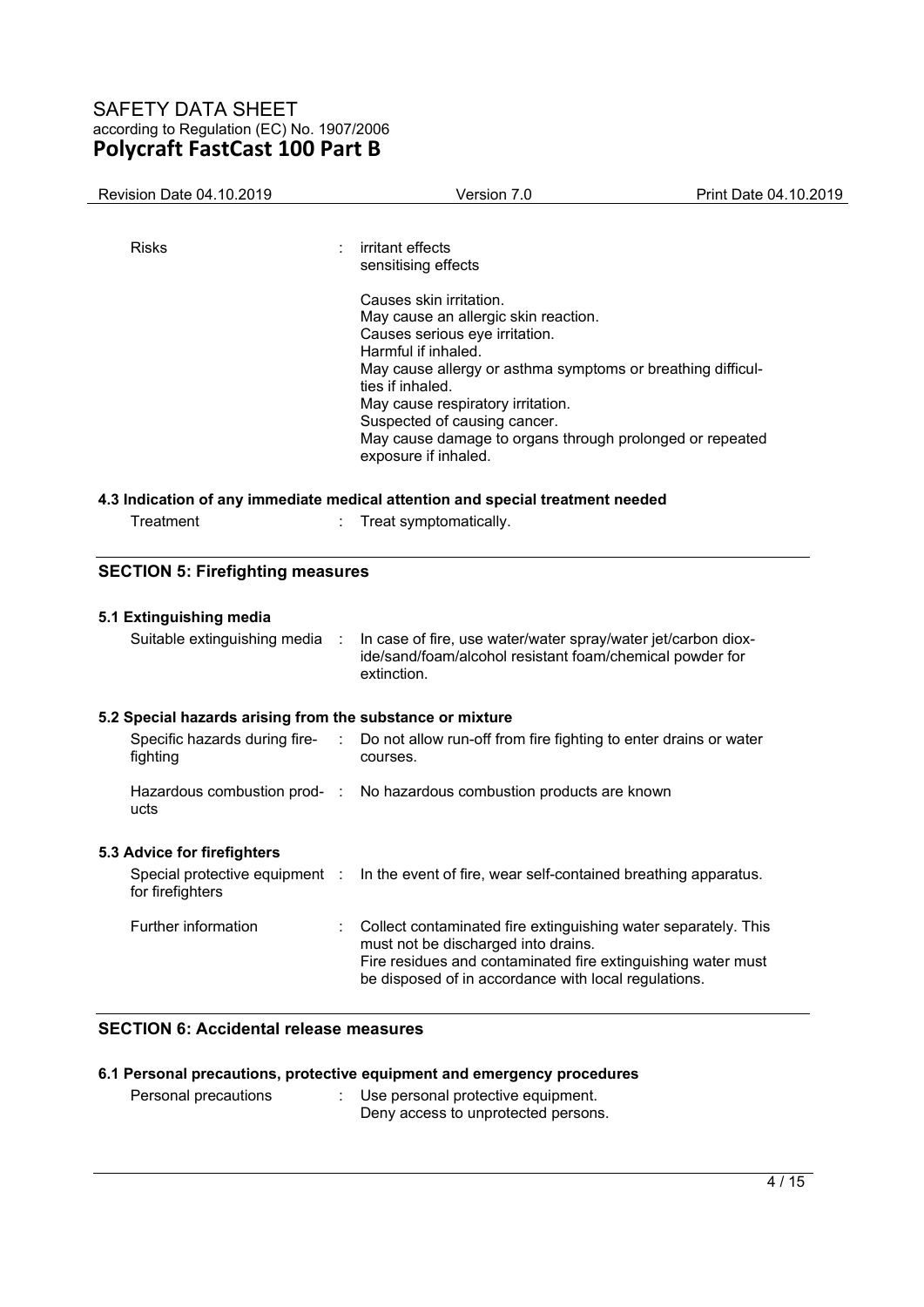| <b>Revision Date 04.10.2019</b>                                                     | Version 7.0                                                                                                                                           | Print Date 04.10.2019 |
|-------------------------------------------------------------------------------------|-------------------------------------------------------------------------------------------------------------------------------------------------------|-----------------------|
| <b>6.2 Environmental precautions</b><br>Environmental precautions                   | Do not flush into surface water or sanitary sewer system.<br>If the product contaminates rivers and lakes or drains inform<br>respective authorities. |                       |
| 6.3 Methods and material for containment and cleaning up<br>Methods for cleaning up | Soak up with inert absorbent material (e.g. sand, silica gel,                                                                                         |                       |

acid binder, universal binder, sawdust).

Keep in suitable, closed containers for disposal.

#### **6.4 Reference to other sections**

For personal protection see section 8.

# **SECTION 7: Handling and storage**

## **7.1 Precautions for safe handling**

| Advice on safe handling                                          |   | Avoid formation of aerosol.<br>Avoid exceeding the given occupational exposure limits (see<br>section 8).<br>Do not get in eyes, on skin, or on clothing.<br>For personal protection see section 8.<br>Persons with a history of skin sensitisation problems or asth-<br>ma, allergies, chronic or recurrent respiratory disease should<br>not be employed in any process in which this mixture is being<br>used.<br>Smoking, eating and drinking should be prohibited in the ap-<br>plication area.<br>Provide sufficient air exchange and/or exhaust in work rooms.<br>Follow standard hygiene measures when handling chemical<br>products |
|------------------------------------------------------------------|---|----------------------------------------------------------------------------------------------------------------------------------------------------------------------------------------------------------------------------------------------------------------------------------------------------------------------------------------------------------------------------------------------------------------------------------------------------------------------------------------------------------------------------------------------------------------------------------------------------------------------------------------------|
| Advice on protection against<br>fire and explosion               | ÷ | Normal measures for preventive fire protection.                                                                                                                                                                                                                                                                                                                                                                                                                                                                                                                                                                                              |
| Hygiene measures                                                 |   | Handle in accordance with good industrial hygiene and safety<br>practice. When using do not eat or drink. When using do not<br>smoke. Wash hands before breaks and at the end of workday.                                                                                                                                                                                                                                                                                                                                                                                                                                                    |
| 7.2 Conditions for safe storage, including any incompatibilities |   |                                                                                                                                                                                                                                                                                                                                                                                                                                                                                                                                                                                                                                              |
| Requirements for storage<br>areas and containers                 |   | Keep container tightly closed in a dry and well-ventilated<br>place. Containers which are opened must be carefully re-<br>sealed and kept upright to prevent leakage. Store in accord-<br>ance with local regulations.                                                                                                                                                                                                                                                                                                                                                                                                                       |
| Storage class (TRGS 510)                                         |   | : 10, Combustible liquids                                                                                                                                                                                                                                                                                                                                                                                                                                                                                                                                                                                                                    |
| Further information on stor-<br>age stability                    |   | No decomposition if stored and applied as directed.                                                                                                                                                                                                                                                                                                                                                                                                                                                                                                                                                                                          |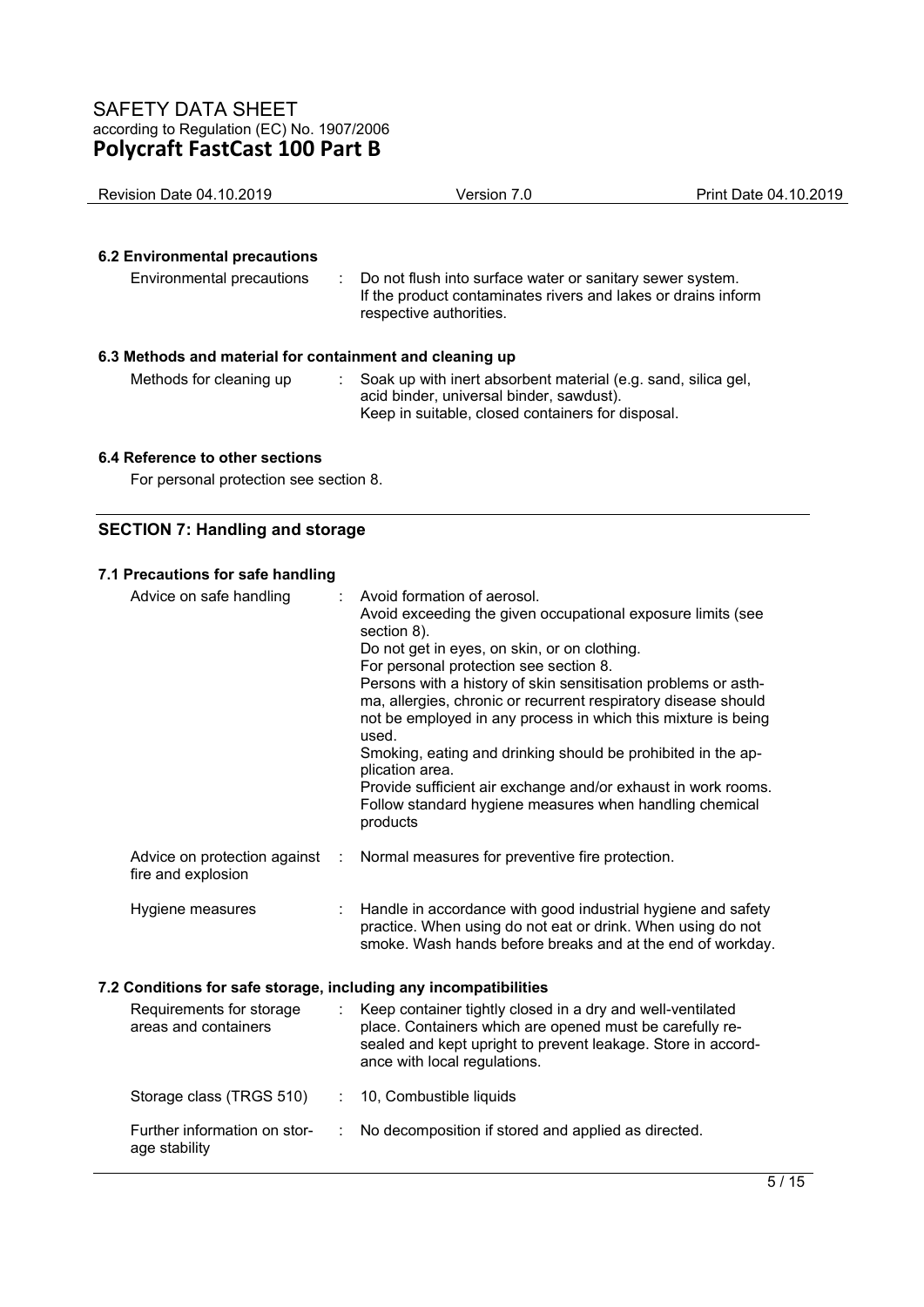| Revision Date 04.10.2019<br>Print Date 04.10.2019<br>Version |
|--------------------------------------------------------------|
|--------------------------------------------------------------|

## **7.3 Specific end use(s)**

Specific use(s) : Consult most current local Product Data Sheet prior to any use.

## **SECTION 8: Exposure controls/personal protection**

#### **8.1 Control parameters**

#### **Occupational Exposure Limits**

| Components                              | CAS-No.                                                                   | Value type (Form                                                             | Control parame-       | Basis *     |
|-----------------------------------------|---------------------------------------------------------------------------|------------------------------------------------------------------------------|-----------------------|-------------|
|                                         |                                                                           | of exposure)                                                                 | ters <sup>*</sup>     |             |
| Further information                     |                                                                           | For the two core content the limit values of the single isomers apply (4.4'- |                       |             |
|                                         |                                                                           | MDI, 2,4'-MDI, 2,2'-MDI); for the homologue content use the exposure         |                       |             |
|                                         |                                                                           | assessment value (as indicated by the manufacturer).                         |                       |             |
| Diphenylmethanediisocyanate, isomeres   | 9016-87-9                                                                 | AGW (Inhalable                                                               | $0,05 \text{ mg/m}$ 3 | DE TRGS 900 |
| and homologues                          |                                                                           | fraction)                                                                    | (MDI)                 |             |
| Peak-limit: excursion factor (category) | $1:=2=(1)$                                                                |                                                                              |                       |             |
| Further information                     | Senate commission for the review of compounds at the work place dan-      |                                                                              |                       |             |
|                                         |                                                                           | gerous for the health (MAK-commission). The exposure limit is estab-         |                       |             |
|                                         |                                                                           | lished for monomers. For regulatory details on oligomers and polymers        |                       |             |
|                                         | see TRGS 430 'Isocyanate'., Skin absorption, When there is compliance     |                                                                              |                       |             |
|                                         | with the OEL and biological tolerance values, there is no risk of harming |                                                                              |                       |             |
|                                         | the unborn child, Substance sensitizing through the skin and respiratory  |                                                                              |                       |             |
|                                         | system                                                                    |                                                                              |                       |             |
| $\sim$                                  |                                                                           |                                                                              | .                     |             |

\*The above mentioned values are in accordance with the legislation in effect at the date of the release of this safety data sheet.

## **8.2 Exposure controls**

#### **Personal protective equipment**

| Eye protection           |    | Safety glasses with side-shields conforming to EN166<br>Eye wash bottle with pure water                                                                                                                                                           |
|--------------------------|----|---------------------------------------------------------------------------------------------------------------------------------------------------------------------------------------------------------------------------------------------------|
| Hand protection          |    | : Chemical-resistant, impervious gloves complying with an ap-<br>proved standard must be worn at all times when handling<br>chemical products. Reference number EN 374. Follow manu-<br>facturer specifications.                                  |
|                          |    | Suitable for short time use or protection against splashes:<br>Butyl rubber/nitrile rubber gloves (0,4 mm)<br>Contaminated gloves should be removed.<br>Suitable for permanent exposure:<br>Viton gloves (0.4 mm),<br>breakthrough time > 30 min. |
| Skin and body protection | ÷. | Protective clothing (e.g. Safety shoes acc. to EN ISO 20345,<br>long-sleeved working clothing, long trousers). Rubber aprons<br>and protective boots are additionaly recommended for mixing<br>and stirring work.                                 |
| Respiratory protection   |    | : In case of inadequate ventilation wear respiratory protection.<br>Respirator selection must be based on known or anticipated<br>exposure levels, the hazards of the product and the safe work-                                                  |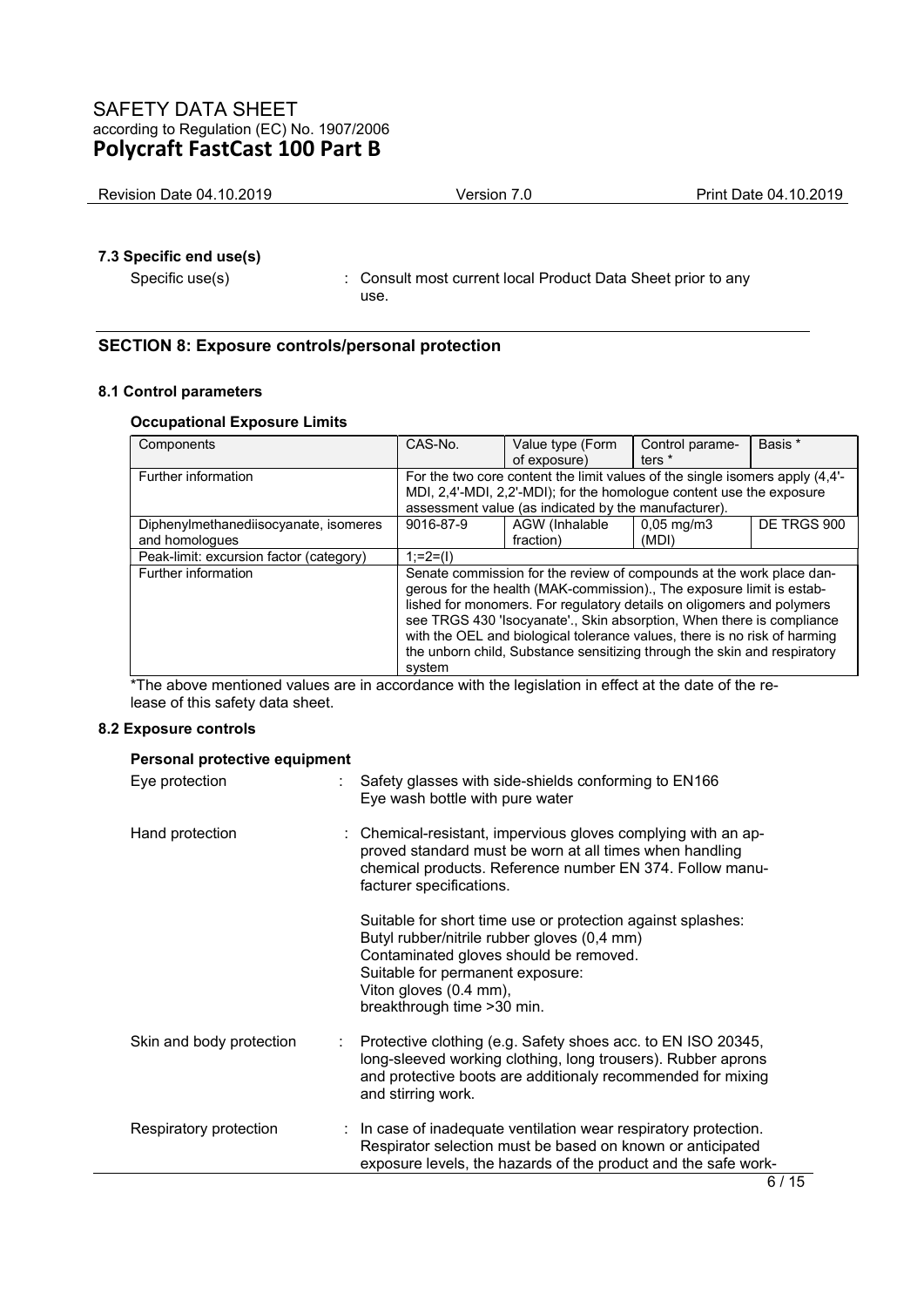| Revision Date 04.10.2019                                 | Version 7.0                                                                                                                                                                                                                                                                                                                                                                                                                                                                                                                                                                                                                                                                                                                                                            | Print Date 04.10.2019 |
|----------------------------------------------------------|------------------------------------------------------------------------------------------------------------------------------------------------------------------------------------------------------------------------------------------------------------------------------------------------------------------------------------------------------------------------------------------------------------------------------------------------------------------------------------------------------------------------------------------------------------------------------------------------------------------------------------------------------------------------------------------------------------------------------------------------------------------------|-----------------------|
|                                                          | ing limits of the selected respirator.<br>Use a properly fitted NIOSH approved air-purifying or air-fed<br>respirator complying with an approved standard if a risk as-<br>sessment indicates this is necessary.<br>organic vapor filter (Type A)<br>A1: < 1000 ppm; A2: < 5000 ppm; A3: < 10000 ppm<br>Ensure adequate ventilation. This can be achieved by local<br>exhaust extraction or by general ventilation. (EN 689 - Meth-<br>ods for determining inhalation exposure). This applies in par-<br>ticular to the mixing / stirring area. In case this is not sufficent<br>to keep the concentrations under the occupational exposure<br>limits then respiration protection measures must be used.<br>Ensure adequate ventilation, especially in confined areas. |                       |
| <b>Environmental exposure controls</b><br>General advice | : Do not flush into surface water or sanitary sewer system.<br>If the product contaminates rivers and lakes or drains inform<br>respective authorities.                                                                                                                                                                                                                                                                                                                                                                                                                                                                                                                                                                                                                |                       |

# **SECTION 9: Physical and chemical properties**

## **9.1 Information on basic physical and chemical properties**

| t                                   | liquid                           |
|-------------------------------------|----------------------------------|
| t                                   | brown                            |
|                                     | characteristic                   |
|                                     | No data available                |
|                                     | Not applicable                   |
| Melting point/range / Freezing :    | No data available                |
| t.                                  | No data available                |
| 67                                  | $>$ 101 °C<br>Method: closed cup |
| t.                                  | No data available                |
| t.                                  | No data available                |
| Upper explosion limit / Upper :     | No data available                |
| Lower explosion limit / Lower<br>t. | No data available                |
|                                     |                                  |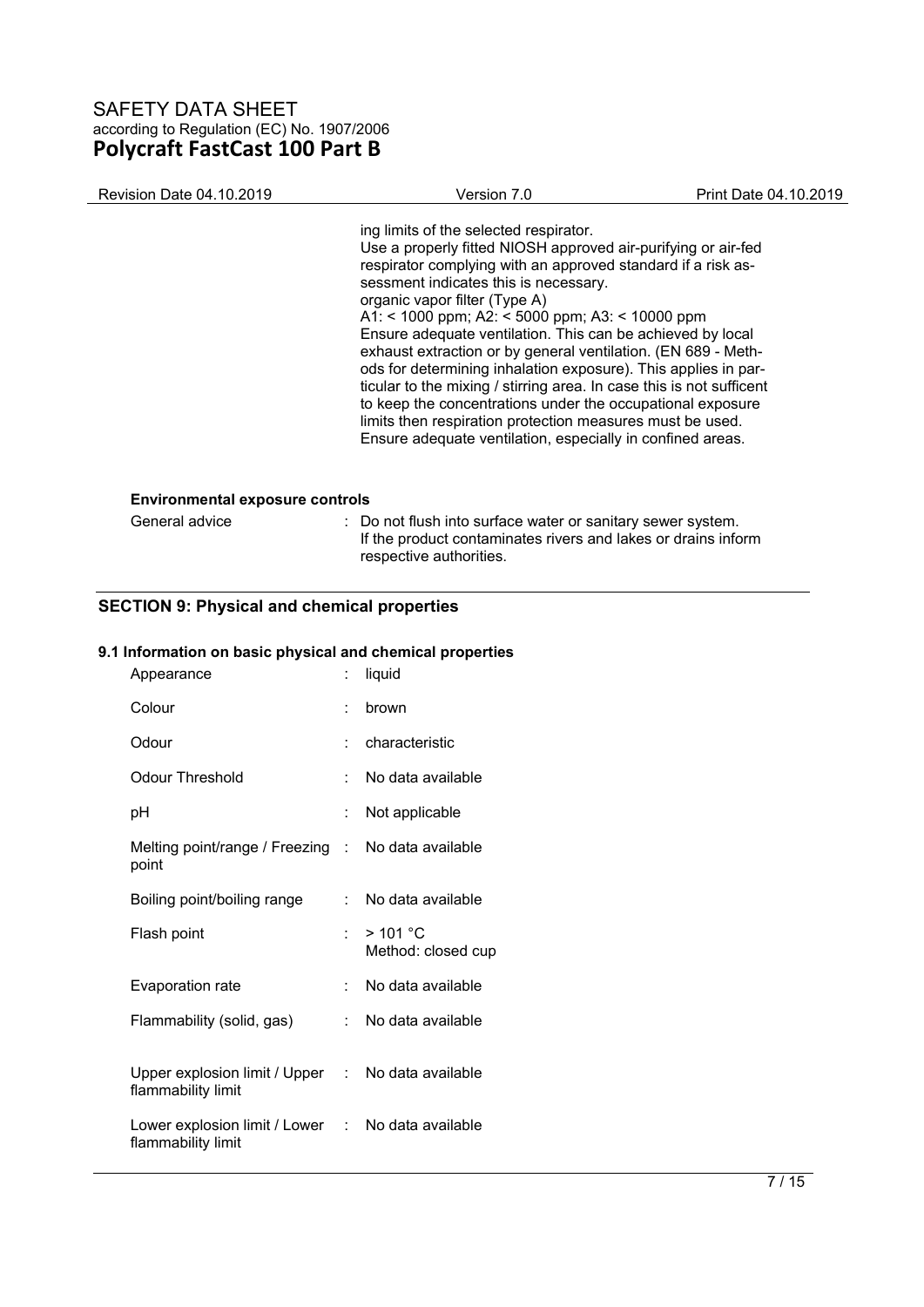| Revision Date 04.10.2019                   |    | Version 7.0            | Print Date 04.10.2019 |
|--------------------------------------------|----|------------------------|-----------------------|
| Vapour pressure                            |    | $0,01$ hPa             |                       |
| Relative vapour density                    | ÷  | No data available      |                       |
| Density                                    | ÷. | ca. 1,14 g/cm3 (20 °C) |                       |
| Solubility(ies)<br>Water solubility        | ÷  | insoluble              |                       |
| Solubility in other solvents               | ÷  | No data available      |                       |
| Partition coefficient: n-<br>octanol/water | ÷. | No data available      |                       |
| Auto-ignition temperature                  | ÷. | No data available      |                       |
| Decomposition temperature                  | ÷  | No data available      |                       |
| Viscosity<br>Viscosity, dynamic            | t. | ca. 60 mPa.s (25 °C)   |                       |
| Viscosity, kinematic                       | t  | $>$ 20,5 mm2/s (40 °C) |                       |
| <b>Explosive properties</b>                | ÷  | No data available      |                       |
| Oxidizing properties                       | ÷  | No data available      |                       |
| 9.2 Other information                      |    |                        |                       |

No data available

## **SECTION 10: Stability and reactivity**

## **10.1 Reactivity**

No dangerous reaction known under conditions of normal use.

## **10.2 Chemical stability**

The product is chemically stable.

## **10.3 Possibility of hazardous reactions**

Hazardous reactions : Stable under recommended storage conditions.

## **10.4 Conditions to avoid**

Conditions to avoid : No data available

## **10.5 Incompatible materials**

Materials to avoid : No data available

## **10.6 Hazardous decomposition products**

No decomposition if stored and applied as directed.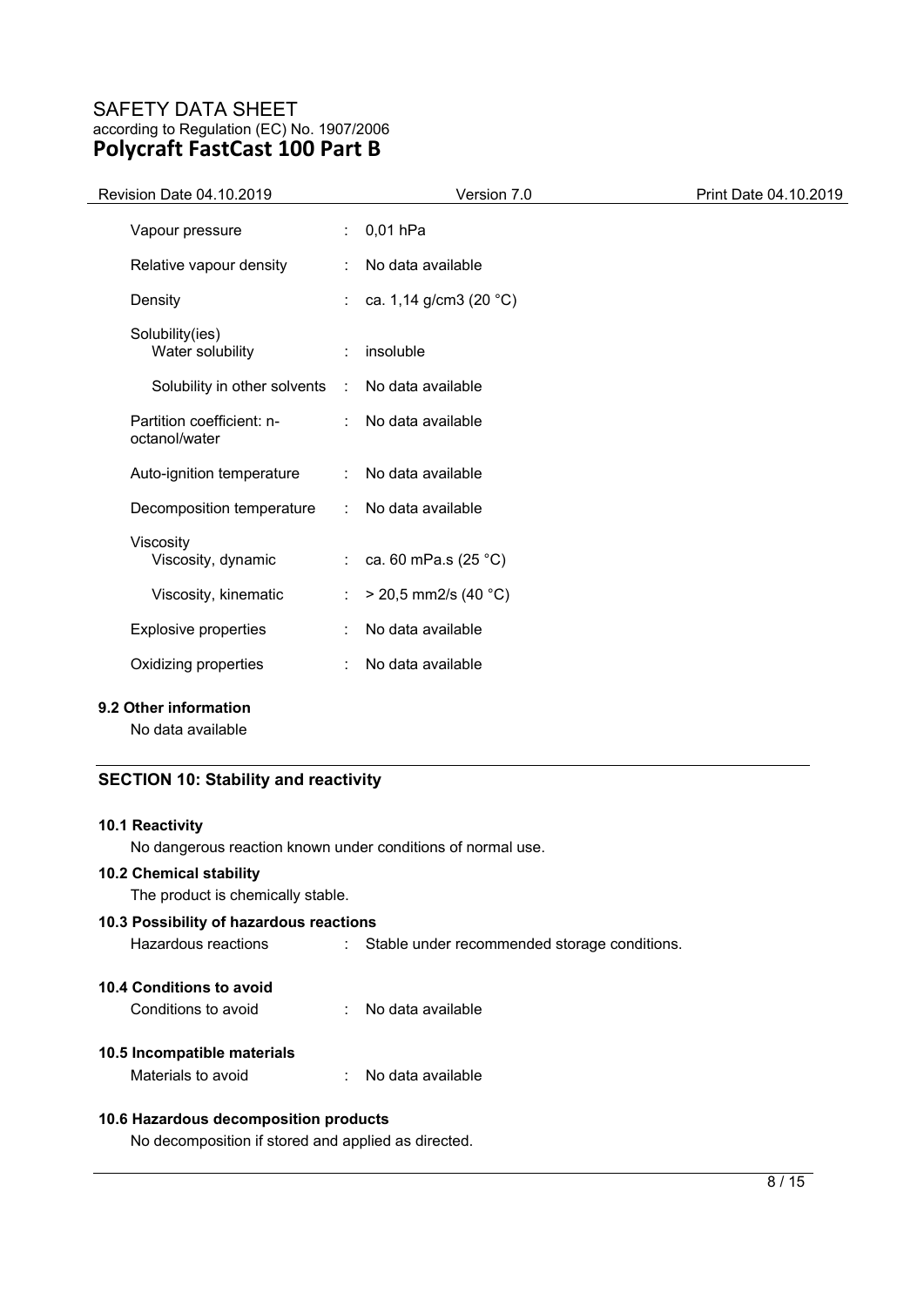| Revision Date 04.10.2019 | Version 7.0 | Print Date 04.10.2019 |
|--------------------------|-------------|-----------------------|
|--------------------------|-------------|-----------------------|

# **SECTION 11: Toxicological information**

## **11.1 Information on toxicological effects**

#### **Acute toxicity**

Harmful if inhaled.

### **Components:**

| Diphenylmethanediisocyanate, isomeres and homologues:                                                                                                                   |                                                                                                                                                                                                            |
|-------------------------------------------------------------------------------------------------------------------------------------------------------------------------|------------------------------------------------------------------------------------------------------------------------------------------------------------------------------------------------------------|
| Acute oral toxicity                                                                                                                                                     | LD50 Oral (Rat): > 10.000 mg/kg                                                                                                                                                                            |
| Acute inhalation toxicity                                                                                                                                               | Acute toxicity estimate: 1,5 mg/l<br>Exposure time: 4 h<br>Test atmosphere: dust/mist<br>Method: Expert judgement<br>Assessment: The component/mixture is moderately toxic after<br>short term inhalation. |
| Acute dermal toxicity<br>÷                                                                                                                                              | LD50 Dermal (Rabbit): > 9.400 mg/kg                                                                                                                                                                        |
| bis(isopropyl)naphthalene:                                                                                                                                              |                                                                                                                                                                                                            |
| Acute oral toxicity<br>÷.                                                                                                                                               | LD50 Oral (Rat): > 3.900 mg/kg                                                                                                                                                                             |
| Acute inhalation toxicity                                                                                                                                               | : LC50 (Rat): $> 5,64$ mg/l<br>Exposure time: 4 h<br>Test atmosphere: dust/mist                                                                                                                            |
| Acute dermal toxicity                                                                                                                                                   | LD50 Dermal (Rat): > 4.500 mg/kg                                                                                                                                                                           |
| <b>Skin corrosion/irritation</b><br>Causes skin irritation.<br>Serious eye damage/eye irritation<br>Causes serious eye irritation.<br>Respiratory or skin sensitisation |                                                                                                                                                                                                            |
| <b>Skin sensitisation</b>                                                                                                                                               |                                                                                                                                                                                                            |
| May cause an allergic skin reaction.                                                                                                                                    |                                                                                                                                                                                                            |
| <b>Respiratory sensitisation</b>                                                                                                                                        | May cause allergy or asthma symptoms or breathing difficulties if inhaled.                                                                                                                                 |
| <b>Germ cell mutagenicity</b><br>Not classified based on available information.                                                                                         |                                                                                                                                                                                                            |
| Carcinogenicity<br>Suspected of causing cancer.                                                                                                                         |                                                                                                                                                                                                            |
| <b>Reproductive toxicity</b>                                                                                                                                            |                                                                                                                                                                                                            |
| Not classified based on available information.                                                                                                                          |                                                                                                                                                                                                            |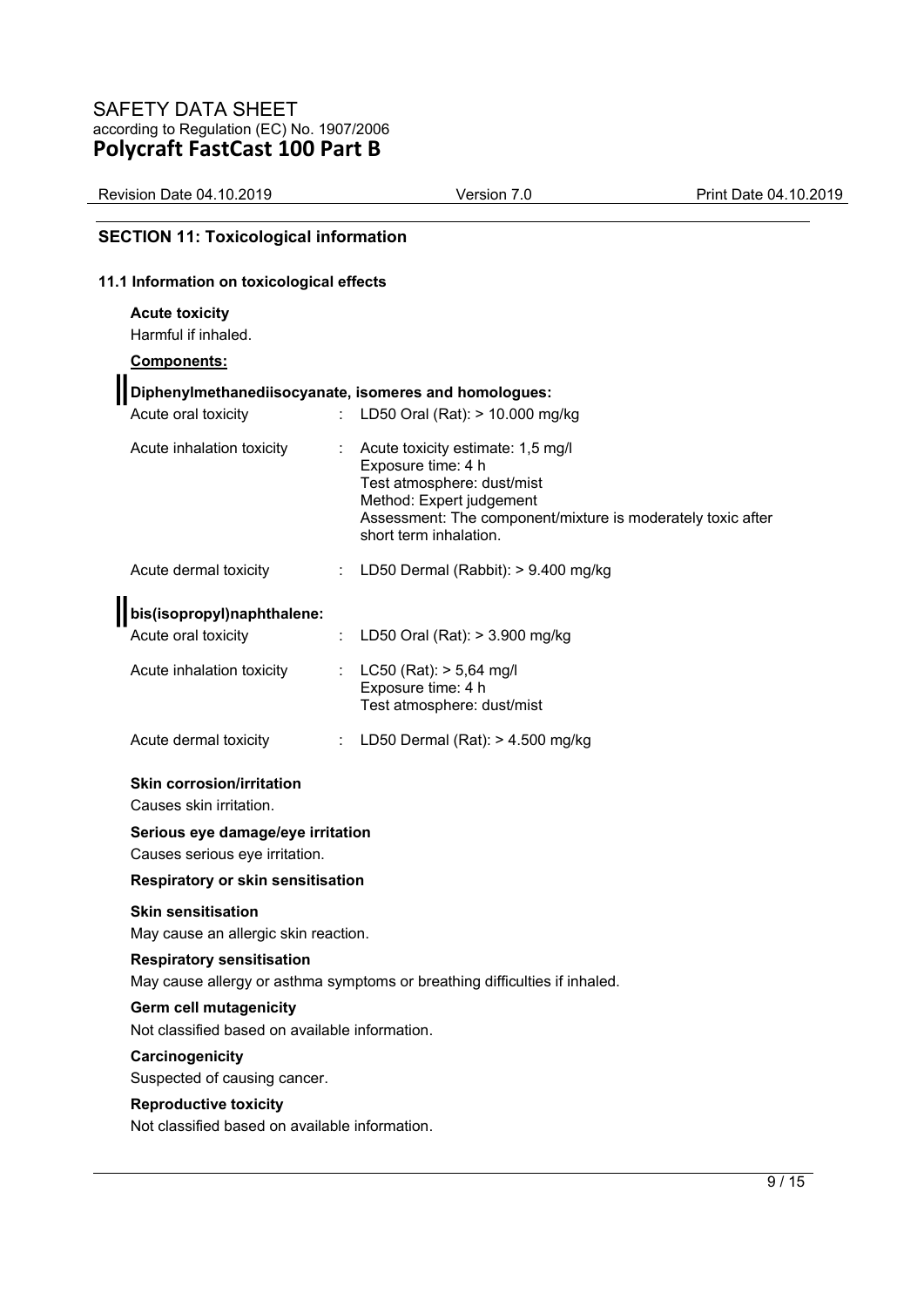| Revision Date 04.10.2019 | Version 7.0 | Print Date 04.10.2019 |
|--------------------------|-------------|-----------------------|
|                          |             |                       |

## **STOT - single exposure**

May cause respiratory irritation.

#### **STOT - repeated exposure**

May cause damage to organs through prolonged or repeated exposure if inhaled.

#### **Aspiration toxicity**

Not classified based on available information.

#### **SECTION 12: Ecological information**

#### **12.1 Toxicity**

# **Components:**  Diphenylmethanediisocyanate, isomeres and homologues**:**  Toxicity to fish : LC50 (Brachydanio rerio (zebrafish)): > 1.000 mg/l Exposure time: 96 h Toxicity to algae : EC50 (Desmodesmus subspicatus (green algae)): > 1.640 mg/l Exposure time: 72 h **12.2 Persistence and degradability**  No data available **12.3 Bioaccumulative potential**  No data available

# **12.4 Mobility in soil**

No data available

## **12.5 Results of PBT and vPvB assessment**

Assessment : This substance/mixture contains no components considered to be either persistent, bioaccumulative and toxic (PBT), or very persistent and very bioaccumulative (vPvB) at levels of 0.1% or higher..

## **12.6 Other adverse effects**

#### **Product:**

| Additional ecological infor- | An environmental hazard cannot be excluded in the event of |
|------------------------------|------------------------------------------------------------|
| mation                       | unprofessional handling or disposal.                       |
|                              | Very toxic to aquatic life with long lasting effects.      |

## **SECTION 13: Disposal considerations**

| 13.1 Waste treatment methods |  |
|------------------------------|--|
|------------------------------|--|

| Product | In accordance with the EWC Waste Regulation the classifica- |  |
|---------|-------------------------------------------------------------|--|
|         |                                                             |  |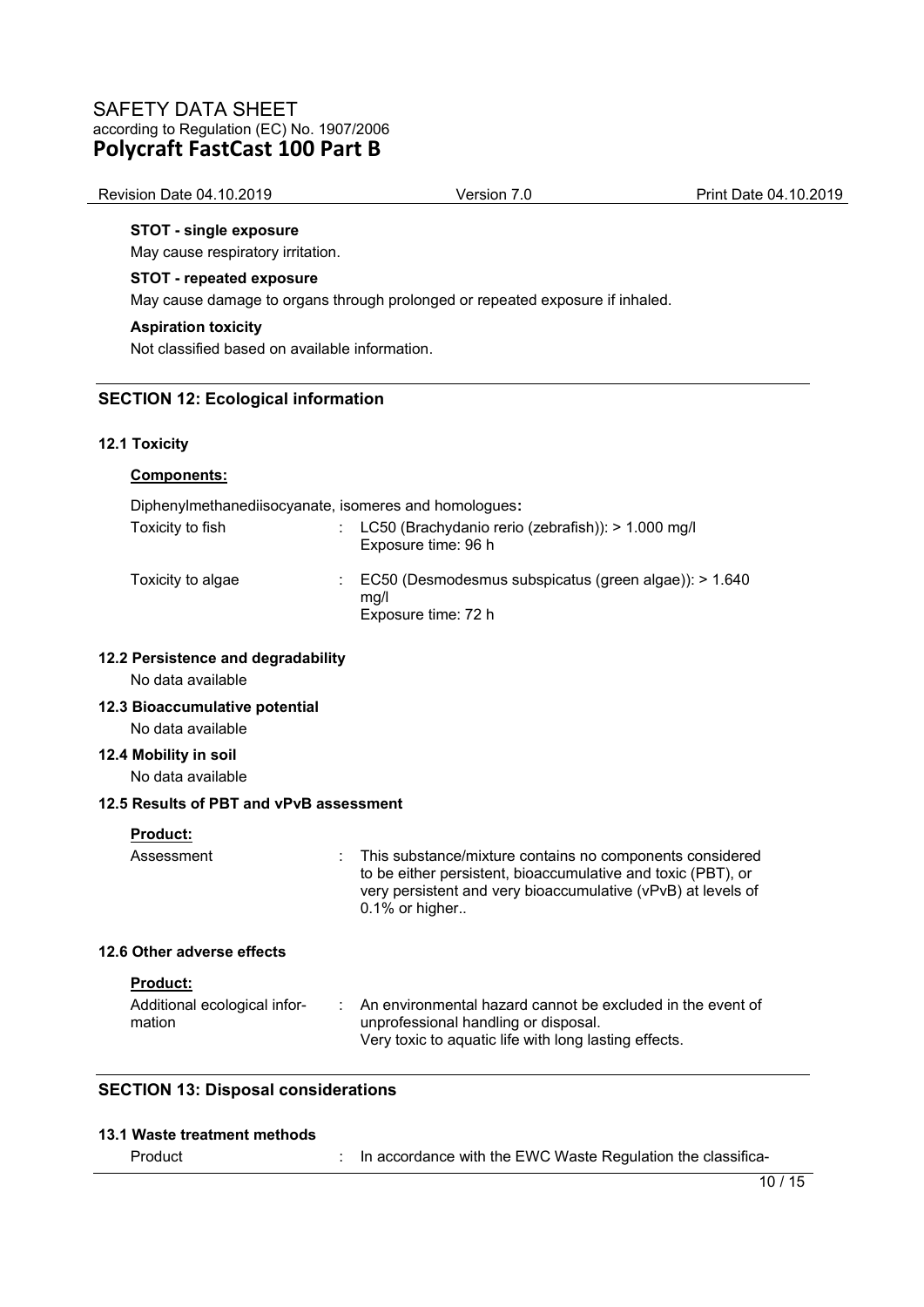| <b>Revision Date 04.10.2019</b> | Version 7.0                                                                                                                                                                                                                                                                                                                                                                                                                                                                                                    | Print Date 04.10.2019 |
|---------------------------------|----------------------------------------------------------------------------------------------------------------------------------------------------------------------------------------------------------------------------------------------------------------------------------------------------------------------------------------------------------------------------------------------------------------------------------------------------------------------------------------------------------------|-----------------------|
|                                 | tion of waste is to be assigned to the jurisdiction of the origin<br>of waste. Therefore, it is not possible to assign a particular<br>waste identification number.<br>Completely emptied packagings may be given for recycling.<br>Empty packaging may still contain hazardous residues. Empty<br>packaging should be removed by a licensed waste contractor.<br>Sika has agreed disposal contracts for all packaging which is<br>brought into circulation in Germany.<br>For further details see www.sika.de |                       |
|                                 |                                                                                                                                                                                                                                                                                                                                                                                                                                                                                                                |                       |

# **SECTION 14: Transport information**

| 14.1 UN number                                                                                                                              |    |                                                                                                            |
|---------------------------------------------------------------------------------------------------------------------------------------------|----|------------------------------------------------------------------------------------------------------------|
| <b>ADR</b>                                                                                                                                  |    | <b>UN 3082</b>                                                                                             |
| <b>IMDG</b>                                                                                                                                 |    | <b>UN 3082</b>                                                                                             |
| <b>IATA</b>                                                                                                                                 |    | <b>UN 3082</b>                                                                                             |
| 14.2 UN proper shipping name                                                                                                                |    |                                                                                                            |
| <b>ADR</b>                                                                                                                                  |    | ENVIRONMENTALLY HAZARDOUS SUBSTANCE, LIQUID,<br>N.O.S.<br>((bis(isopropyl)naphthalene)                     |
| <b>IMDG</b>                                                                                                                                 |    | ENVIRONMENTALLY HAZARDOUS SUBSTANCE, LIQUID,<br>N.O.S.<br>(bis(isopropyl)naphthalene)                      |
| <b>IATA</b>                                                                                                                                 |    | Environmentally hazardous substance, liquid, n.o.s.<br>((bis(isopropyl)naphthalene)                        |
| 14.3 Transport hazard class(es)                                                                                                             |    |                                                                                                            |
| <b>ADR</b>                                                                                                                                  |    | 9                                                                                                          |
| <b>IMDG</b>                                                                                                                                 |    | 9                                                                                                          |
| <b>IATA</b>                                                                                                                                 | ÷. | 9                                                                                                          |
| 14.4 Packing group                                                                                                                          |    |                                                                                                            |
| <b>ADR</b><br>Packing group<br><b>Classification Code</b><br>Hazard Identification Number :<br>Labels<br>Tunnel restriction code<br>Remarks |    | $\mathbf{III}$<br>M <sub>6</sub><br>90<br>9<br>$(-)$<br>Transport in accordance with special provision 375 |
| <b>IMDG</b><br>Packing group<br>Labels<br>EmS Code<br>Remarks                                                                               |    | $\mathbf{III}$<br>9<br>F-A, S-F<br>Transport in accordance with 2.10.2.7 of the IMDG-Code                  |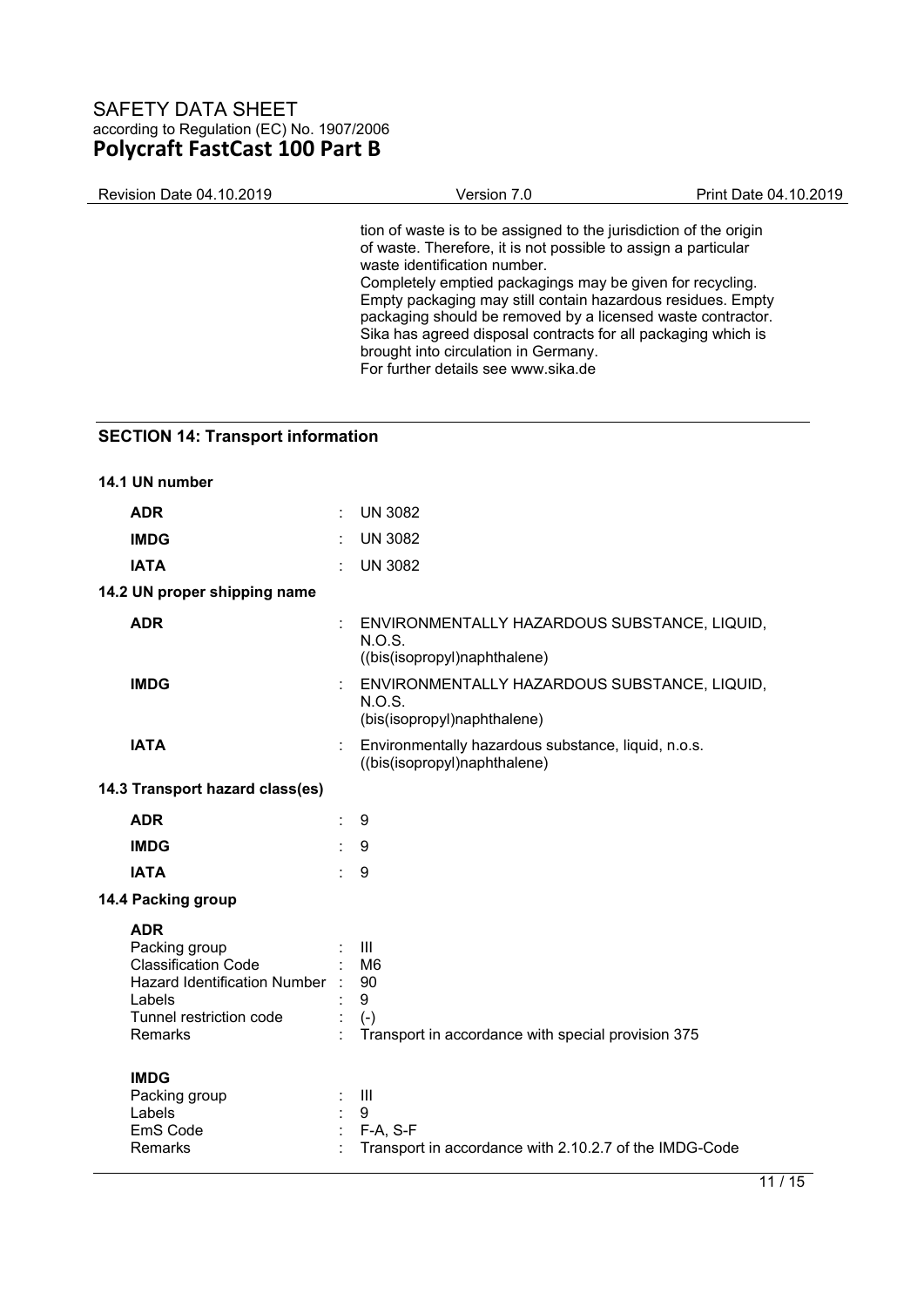| <b>Revision Date 04.10.2019</b>                                                                                                  | Version 7.0                                                                                                                                                                                                                                                                                                      | Print Date 04.10.2019             |
|----------------------------------------------------------------------------------------------------------------------------------|------------------------------------------------------------------------------------------------------------------------------------------------------------------------------------------------------------------------------------------------------------------------------------------------------------------|-----------------------------------|
|                                                                                                                                  |                                                                                                                                                                                                                                                                                                                  |                                   |
| <b>IATA (Cargo)</b><br>Packing instruction (cargo<br>aircraft)<br>Packing instruction (LQ)<br>Packing group<br>Labels<br>Remarks | 964<br>Y964<br>Ш<br>Miscellaneous Dangerous Goods<br>Transport in accordance with special regulation A 197                                                                                                                                                                                                       |                                   |
| IATA (Passenger)<br>Packing instruction (passen-<br>ger aircraft)<br>Packing instruction (LQ)<br>Packing group<br>Labels         | 964<br>Y964<br>Ш<br>Miscellaneous Dangerous Goods                                                                                                                                                                                                                                                                |                                   |
| <b>14.5 Environmental hazards</b>                                                                                                |                                                                                                                                                                                                                                                                                                                  |                                   |
| <b>ADR</b><br>Environmentally hazardous                                                                                          | ÷.<br>yes                                                                                                                                                                                                                                                                                                        |                                   |
| <b>IMDG</b><br>Marine pollutant                                                                                                  | yes                                                                                                                                                                                                                                                                                                              |                                   |
| IATA (Passenger)<br>Environmentally hazardous                                                                                    | yes                                                                                                                                                                                                                                                                                                              |                                   |
| <b>IATA (Cargo)</b><br>Environmentally hazardous                                                                                 | ÷.<br>yes                                                                                                                                                                                                                                                                                                        |                                   |
| 14.6 Special precautions for user                                                                                                |                                                                                                                                                                                                                                                                                                                  |                                   |
| regional or country regulations.                                                                                                 | The transport classification(s) provided herein are for informational purposes only, and solely based<br>upon the properties of the unpackaged material as it is described within this Safety Data Sheet.<br>Transportation classifications may vary by mode of transportation, package sizes, and variations in |                                   |
| Not applicable for product as supplied.                                                                                          | 14.7 Transport in bulk according to Annex II of Marpol and the IBC Code                                                                                                                                                                                                                                          |                                   |
| <b>SECTION 15: Regulatory information</b>                                                                                        |                                                                                                                                                                                                                                                                                                                  |                                   |
| International Chemical Weapons Convention (CWC)<br>Schedules of Toxic Chemicals and Precursors                                   | 15.1 Safety, health and environmental regulations/legislation specific for the substance or mixture<br>Not applicable                                                                                                                                                                                            |                                   |
| REACH - Candidate List of Substances of Very High                                                                                |                                                                                                                                                                                                                                                                                                                  | None of the components are listed |

 $(=> 0.1 \%).$ 

REACH - List of substances subject to authorisation (Annex XIV) : Not applicable

Concern for Authorisation (Article 59).

Regulation (EC) No 1005/2009 on substances that deplete the ozone layer : Not applicable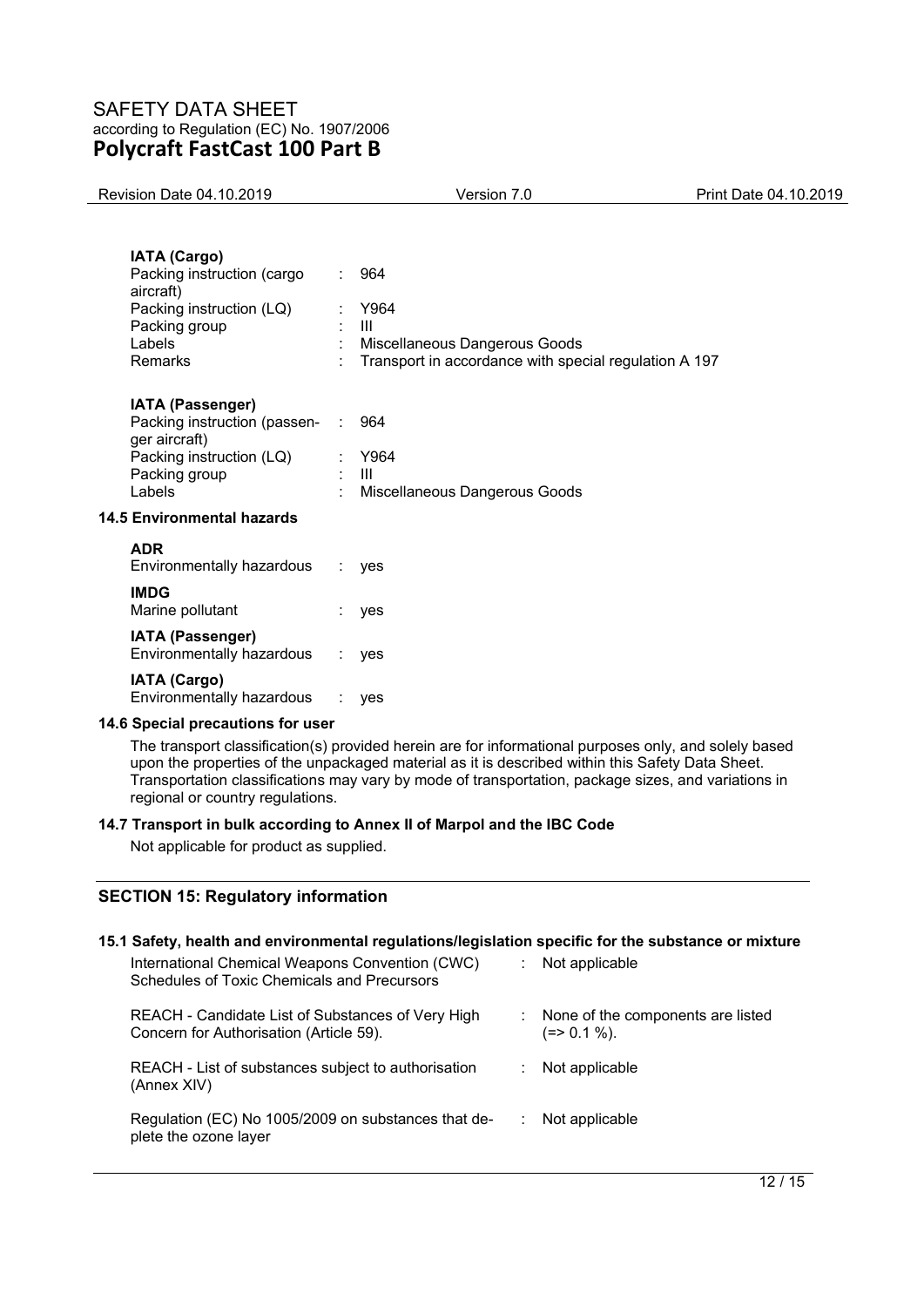| Revision Date 04.10.2019                                                                                                                             | Version 7.0                                                                                                                                                                                                 |   | Print Date 04.10.2019                                                                                             |
|------------------------------------------------------------------------------------------------------------------------------------------------------|-------------------------------------------------------------------------------------------------------------------------------------------------------------------------------------------------------------|---|-------------------------------------------------------------------------------------------------------------------|
| Regulation (EC) No 850/2004 on persistent organic pol-<br>lutants                                                                                    |                                                                                                                                                                                                             | ÷ | Not applicable                                                                                                    |
| Regulation (EC) No 649/2012 of the European Parlia-<br>ment and the Council concerning the export and import<br>of dangerous chemicals               |                                                                                                                                                                                                             |   | Not applicable                                                                                                    |
| REACH - Restrictions on the manufacture, placing on<br>the market and use of certain dangerous substances,<br>preparations and articles (Annex XVII) |                                                                                                                                                                                                             |   | Conditions of restriction for the fol-<br>lowing entries should be considered:<br>Number on list 3                |
|                                                                                                                                                      |                                                                                                                                                                                                             |   | Diphenylmethanediisocyanate, iso-<br>meres and homologues (Number on<br>list $56$ )                               |
| <b>REACH Information:</b>                                                                                                                            | All substances contained in our Products are<br>- registered by our upstream suppliers, and/or<br>- registered by us, and/or<br>- excluded from the regulation, and/or<br>- exempted from the registration. |   |                                                                                                                   |
| jor-accident hazards involving dangerous substances.<br>E <sub>1</sub>                                                                               | ENVIRONMENTAL HAZARDS                                                                                                                                                                                       |   | Seveso III: Directive 2012/18/EU of the European Parliament and of the Council on the control of ma-              |
| Water contaminating class<br>(Germany)                                                                                                               | WGK 3 highly hazardous to water<br>Classification according to AwSV, Annex 1 (5.2)                                                                                                                          |   |                                                                                                                   |
| Volatile organic compounds<br>÷                                                                                                                      | (VOCV)<br>no VOC duties                                                                                                                                                                                     |   | Law on the incentive tax for volatile organic compounds                                                           |
|                                                                                                                                                      | Not applicable                                                                                                                                                                                              |   | Directive 2010/75/EU of 24 November 2010 on industrial<br>emissions (integrated pollution prevention and control) |
|                                                                                                                                                      |                                                                                                                                                                                                             |   |                                                                                                                   |

## **Other regulations:**

Take note of Law on the protection of mothers at work, in education and in studies (Maternity Protection Act - MuSchG).

Product is no subject to the Chemicals Prohibition Ordinance.

Contains a substance which is subject to the TRGS 905 : Diphenylmethanediisocyanate, pollist of carcinogenic, germ cell mutagenic and reproductive toxic substances. ymeric

## **15.2 Chemical safety assessment**

No Chemical Safety Assessment has been carried out for this mixture by the supplier.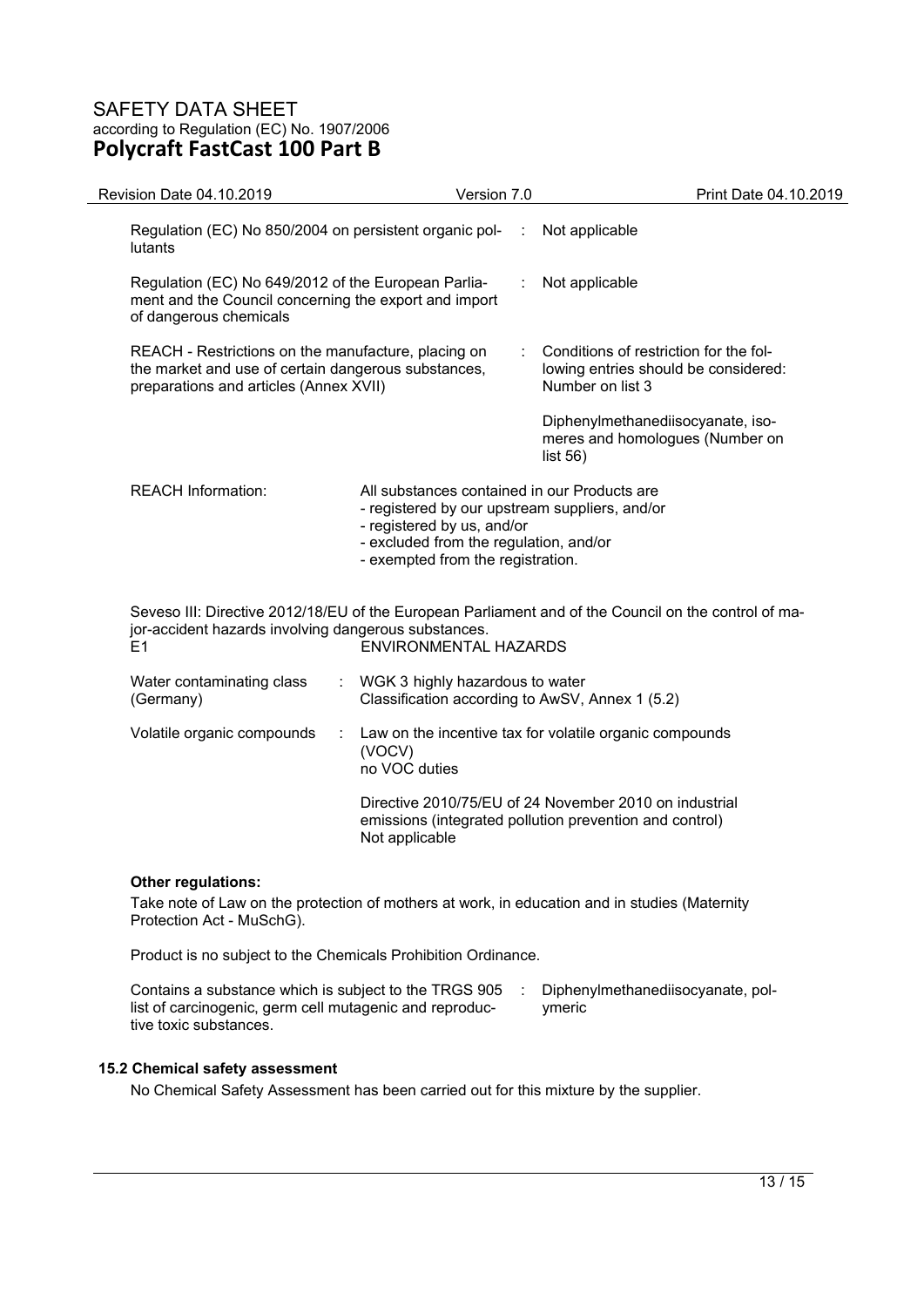Revision Date 04.10.2019 Version 7.0 Print Date 04.10.2019

## **SECTION 16: Other information**

| <b>Full text of H-Statements</b>        |                                                                |
|-----------------------------------------|----------------------------------------------------------------|
| H304                                    | May be fatal if swallowed and enters airways.                  |
| H315                                    | Causes skin irritation.                                        |
| H317                                    | May cause an allergic skin reaction.                           |
| H319                                    | Causes serious eye irritation.                                 |
| H332                                    | Harmful if inhaled.                                            |
| H334                                    | May cause allergy or asthma symptoms or breathing difficul-    |
|                                         | ties if inhaled.                                               |
| H335                                    | May cause respiratory irritation.                              |
| H351                                    | Suspected of causing cancer.                                   |
| H373                                    | May cause damage to organs through prolonged or repeated       |
|                                         |                                                                |
|                                         | exposure if inhaled.                                           |
| H410                                    | Very toxic to aquatic life with long lasting effects.          |
| <b>Full text of other abbreviations</b> |                                                                |
| Acute Tox.                              | Acute toxicity                                                 |
| <b>Aquatic Chronic</b>                  | Long-term (chronic) aquatic hazard                             |
| Asp. Tox.                               | Aspiration hazard                                              |
| Carc.                                   | Carcinogenicity                                                |
| Eye Irrit.                              | Eye irritation                                                 |
| Resp. Sens.                             | Respiratory sensitisation                                      |
| Skin Irrit.                             | Skin irritation                                                |
| Skin Sens.                              | Skin sensitisation                                             |
|                                         |                                                                |
| <b>STOT RE</b>                          | Specific target organ toxicity - repeated exposure             |
| <b>STOT SE</b>                          | Specific target organ toxicity - single exposure               |
| DE TRGS 900                             | Germany. TRGS 900 - Occupational exposure limit values.        |
| DE TRGS 900 / AGW                       | Time Weighted Average                                          |
| <b>ADR</b>                              | European Agreement concerning the International Carriage of    |
|                                         | Dangerous Goods by Road                                        |
| CAS                                     | <b>Chemical Abstracts Service</b>                              |
| <b>DNEL</b>                             | Derived no-effect level                                        |
| <b>EC50</b>                             | Half maximal effective concentration                           |
| <b>GHS</b>                              | Globally Harmonized System                                     |
| <b>IATA</b>                             | International Air Transport Association                        |
| <b>IMDG</b>                             | International Maritime Code for Dangerous Goods                |
| LD50                                    | Median lethal dosis (the amount of a material, given all at    |
|                                         | once, which causes the death of 50% (one half) of a group of   |
|                                         | test animals)                                                  |
| <b>LC50</b>                             | Median lethal concentration (concentrations of the chemical in |
|                                         | air that kills 50% of the test animals during the observation  |
|                                         | period)                                                        |
| <b>MARPOL</b>                           | International Convention for the Prevention of Pollution from  |
|                                         | Ships, 1973 as modified by the Protocol of 1978                |
| OEL                                     | Occupational Exposure Limit                                    |
| <b>PBT</b>                              | Persistent, bioaccumulative and toxic                          |
| <b>PNEC</b>                             | Predicted no effect concentration                              |
|                                         |                                                                |
| <b>REACH</b>                            | Regulation (EC) No 1907/2006 of the European Parliament        |
|                                         | and of the Council of 18 December 2006 concerning the Reg-     |
|                                         | istration, Evaluation, Authorisation and Restriction of Chemi- |
|                                         | cals (REACH), establishing a European Chemicals Agency         |
| <b>SVHC</b>                             | Substances of Very High Concern<br>÷                           |
|                                         |                                                                |